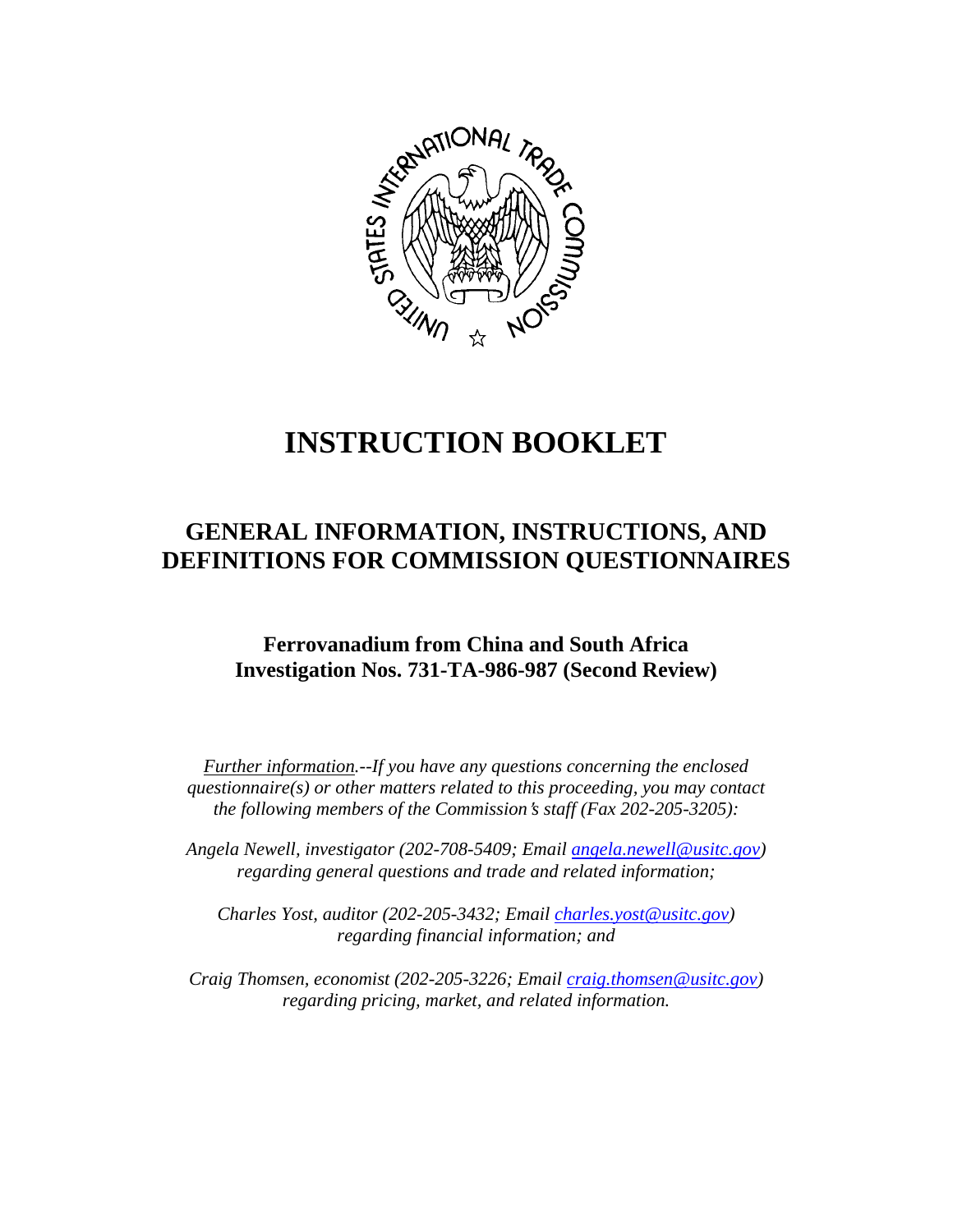#### **GENERAL INFORMATION**

*Background.*-- On January 28, 2003, the Department of Commerce issued antidumping duty orders on imports of ferrovanadium from China and South Africa (68 FR 4168 and 4169). Following first five-year reviews of the orders, Commerce issued continuation orders on December 19, 2008 (73 FR 77609). On November 1, 2013, the Commission instituted second five-year reviews pursuant to section 751(c) of the Tariff Act of 1930 (19 U.S.C. § 1675(c)) (the Act) to determine whether revocation of the orders would be likely to lead to continuation or recurrence of material injury to the domestic industry within a reasonably foreseeable time (78 FR 65706). Each order for which the Commission and Commerce make affirmative determinations will remain in place. If the Commission or Commerce makes a negative determination on a particular order, the Department of Commerce will revoke that order.

Questionnaires and other information pertinent to this proceeding are available at **http://www.usitc.gov/trade\_remedy/731\_ad\_701\_cvd/investigations/2014/ferrovanadium/re viewphase.htm**. Please direct questions regarding the questionnaire and correspondence to Angela Newell (angela.newell@usitc.gov, 202-708-5409) at the U.S. International Trade Commission, 500 E Street, SW, Washington, D.C. 20436. Correspondence may be sent to the above address or via FAX to 202-205-3205. Hearing-impaired individuals can obtain information regarding this proceeding via the Commission's TDD terminal (202-205-1810).

*Due date of questionnaire(s)*.-- Please submit the completed questionnaire(s) to the United States International Trade Commission so as to be received by no later than **September 19, 2014**. Because Commission staff might contact you with questions during the course of the proceeding, save the final version of the document(s) and retain all files and worksheets associated with the completed questionnaire(s). Please also retain a copy of any paper original document that you submit.

*Service of questionnaire response(s).*--In the event that your firm is a party to this proceeding, you are required to serve a copy of the questionnaire(s), once completed, on parties to the proceeding that are subject to administrative protective order (see 19 CFR § 207.7). A list of such parties is maintained by the Commission's Secretary and may be obtained by calling 202-205-1803. A certificate of service must accompany the copy of the completed questionnaire(s) you submit (see 19 CFR § 207.7).

*Confidentiality*.--The commercial and financial data furnished in response to the enclosed questionnaire(s) that reveal the individual operations of your firm will be treated as confidential by the Commission to the extent that such data are not otherwise available to the public and will not be disclosed except as may be required by law (see 19 U.S.C. §1677f). Such confidential information will not be published in a manner that will reveal the individual operations of your firm; however, general characterizations of numerical business proprietary information (such as discussion of trends) will be treated as confidential business information only at the request of the submitter for good cause shown.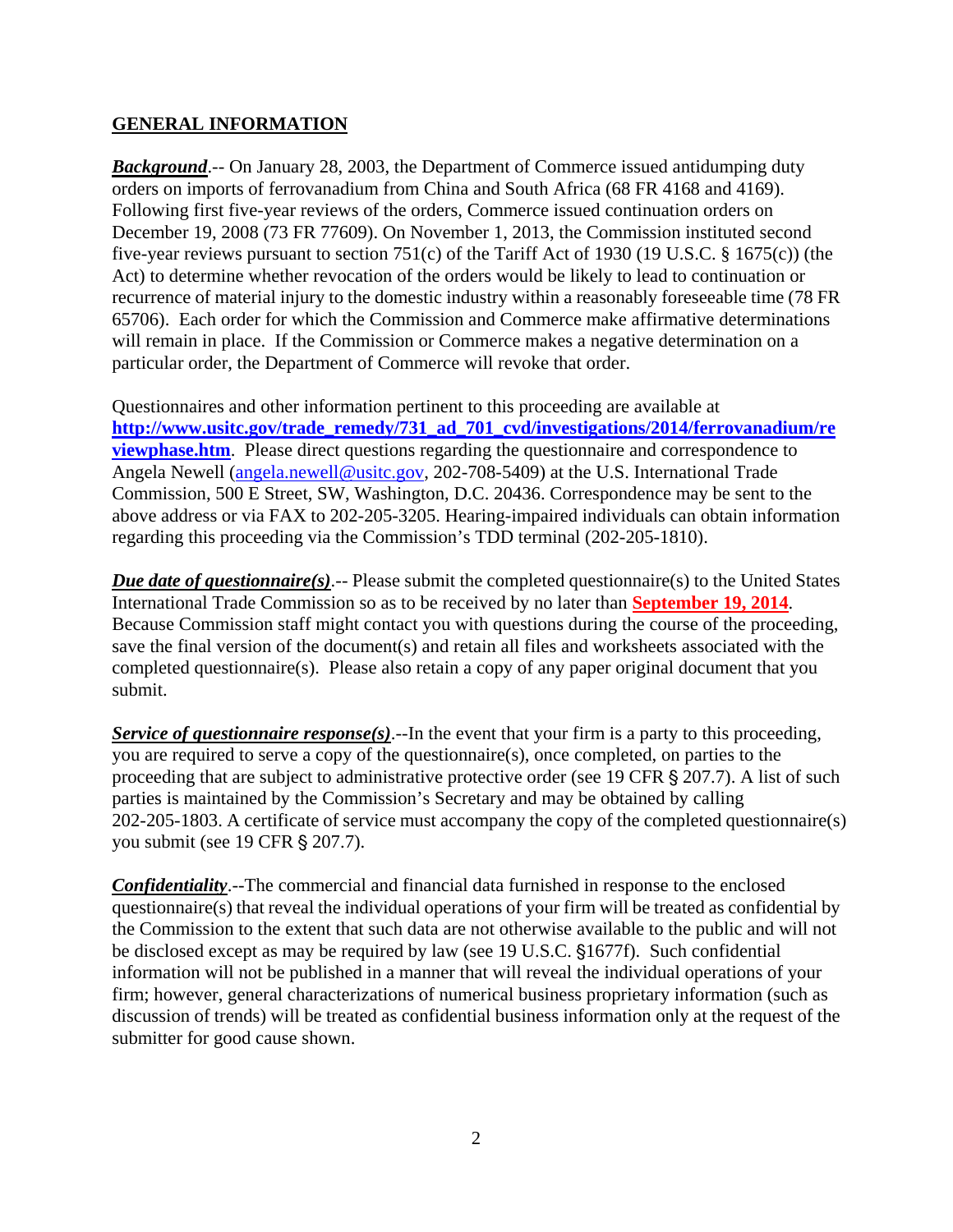#### **GENERAL INFORMATION--***Continued*

*Verification***.--The information submitted in the enclosed questionnaire(s) is subject to audit and verification by the Commission. To facilitate possible verification of data, please keep all of your files, worksheets, and supporting documents used in the preparation of the questionnaire response(s).**

*Release of information*.--The information provided by your firm in response to the questionnaire(s), as well as any other business proprietary information submitted by your firm to the Commission in connection with the proceeding, may become subject to, and released under, the administrative protective order provisions of the Tariff Act of 1930 (19 U.S.C. §1677f) and section 207.7 of the Commission's Rules of Practice and Procedure (19 CFR § 207.7). This means that certain lawyers and other authorized individuals may temporarily be given access to the information for use in connection with this review or other import-injury proceedings or reviews conducted by the Commission on the same or similar merchandise; those individuals would be subject to severe penalties if the information were divulged to unauthorized individuals.

#### **INSTRUCTIONS**

*Answer all questions*.--Do not leave any question or section blank unless a questionnaire expressly directs you to skip over certain questions or sections. If the answer to any question is zero or "none", enter the number zero or "none". **If information is not readily available from your records in exactly the form requested, furnish carefully prepared estimates.** Answers to questions and any necessary comments or explanations should be entered in the space provided or in a separate MS Word document submitted along with the questionnaire(s). If your firm is completing more than one questionnaire in connection with this proceeding (i.e., a producer, importer, and/or purchaser questionnaire), you need not respond to duplicated questions in the questionnaires.

*Consolidate all U.S. establishments*.--Report the requested data for your establishment(s) located in the United States. **Firms operating more than one establishment should combine the data for all establishments into a single report.**

*Electronic completion***.—Please electronically enter your responses into the Commission provided MS Word document**. The MS Word versions of all the questionnaires in this proceeding are available online at the ITC web page or may be obtained directly from the Commission's Investigator, Angela Newell (angela.newell@usitc.gov, or 202-708-5409).

*Electronic submission***.--**Responding firms should submit their questionnaire responses electronically in MS Word format. The submission of questionnaire responses in the MS Word format allows the Commission to electronically extract data from questionnaires and thus, compile, assess, and analyze submitted data more efficiently and promptly. Furthermore, the electronic submission of questionnaires completed in MS Word facilitates the Commission's ability to produce documents that comply with Section 508 of the Rehabilitation Act of 1973. There are three electronic submissions options detailed below.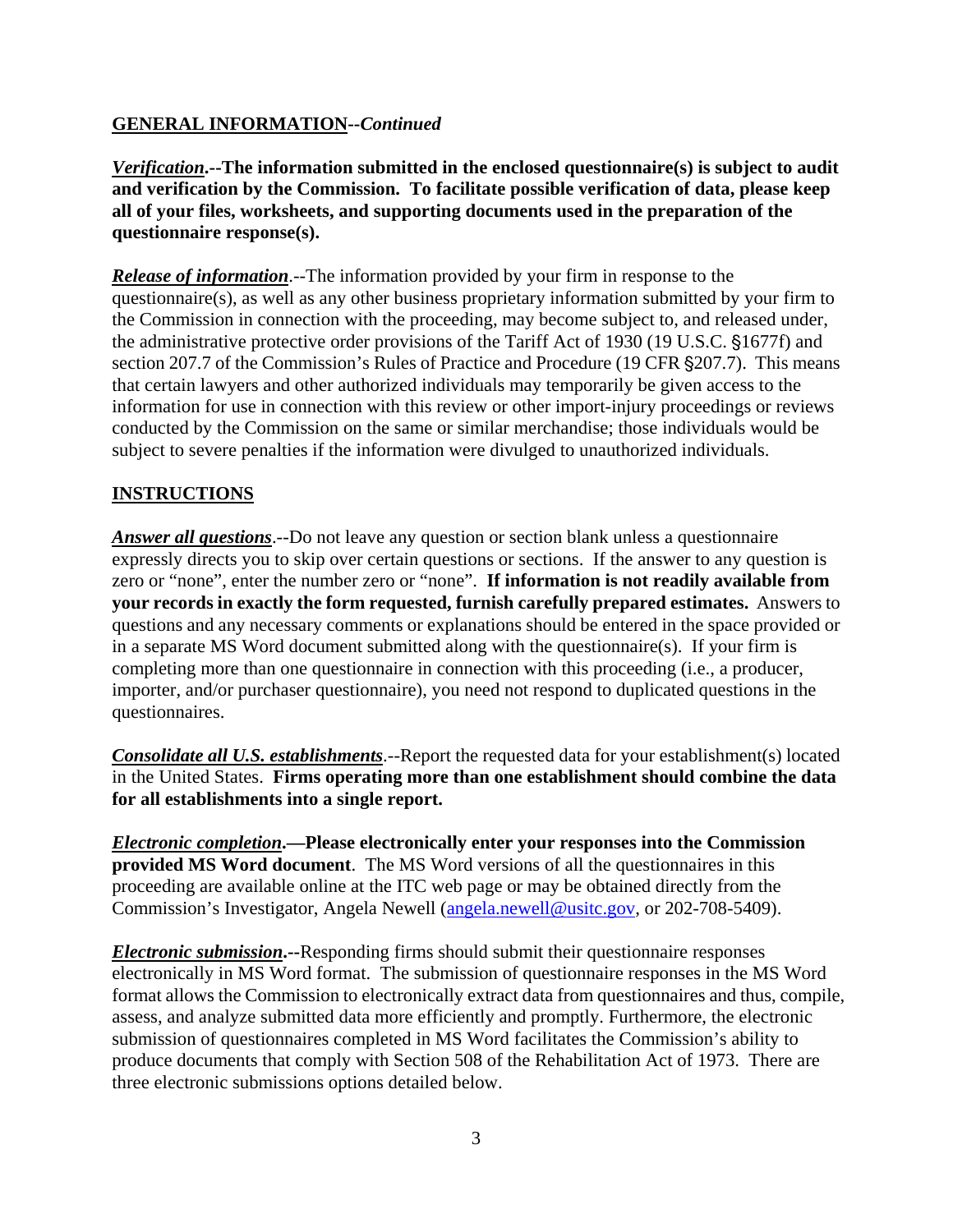#### **INSTRUCTIONS--***Continued*

#### **OPTIONS FOR FILING**

This questionnaire is available as a "fillable" form in MS Word format on the Commission's website at **http://www.usitc.gov/trade\_remedy/731\_ad\_701\_cvd/investigations/2014/ferr ovanadium/reviewphase.htm**. *Please do not attempt to modify the format or permissions of the questionnaire document*. Please complete the questionnaire and submit it electronically using one of the methods noted below. If your firm is unable to complete the MS Word questionnaire or cannot use one of the electronic methods of submission, please contact the Commission for further instructions.

**• Upload via Secure Drop Box.**—Upload the completed questionnaire in MS Word format along with a scanned copy of the signed certification page (page 1) through the Commission's secure upload facility:

*Web address*: https://dropbox.usitc.gov/oinv/ *Pin*: **FeV**

**• E-mail**.—E-mail your questionnaire to the investigator identified on page 1 of the Instruction Booklet; include a scanned copy of the signed certification page (page 1). Type the following in the e-mail subject line: BPI Questionnaire, **INV. NOS. 731-TA-986-987 (Second Review)**. Please *note that submitting your questionnaire by e-mail may subject your firm's business proprietary information to transmission over an unsecure environment and to possible disclosure. If you choose this option, the Commission warns you that any risk involving possible disclosure of such information is assumed by the submitter and not by the Commission.* 

**• Compact disc (CD)**.—Copy your MS Word questionnaire onto a CD. Also please include a signed certification page (page 1), and mail to the U.S. International Trade Commission, 500 E. Street, SW, Washington, DC 20024. *It is strongly recommended that you use an overnight mail service. U.S. mail sent to government offices undergoes additional processing which not only results in substantial delays in delivery but may also damage CDs.* 

Note: If you are a party to the proceeding, and service of the questionnaire is required, such service should be made in paper form.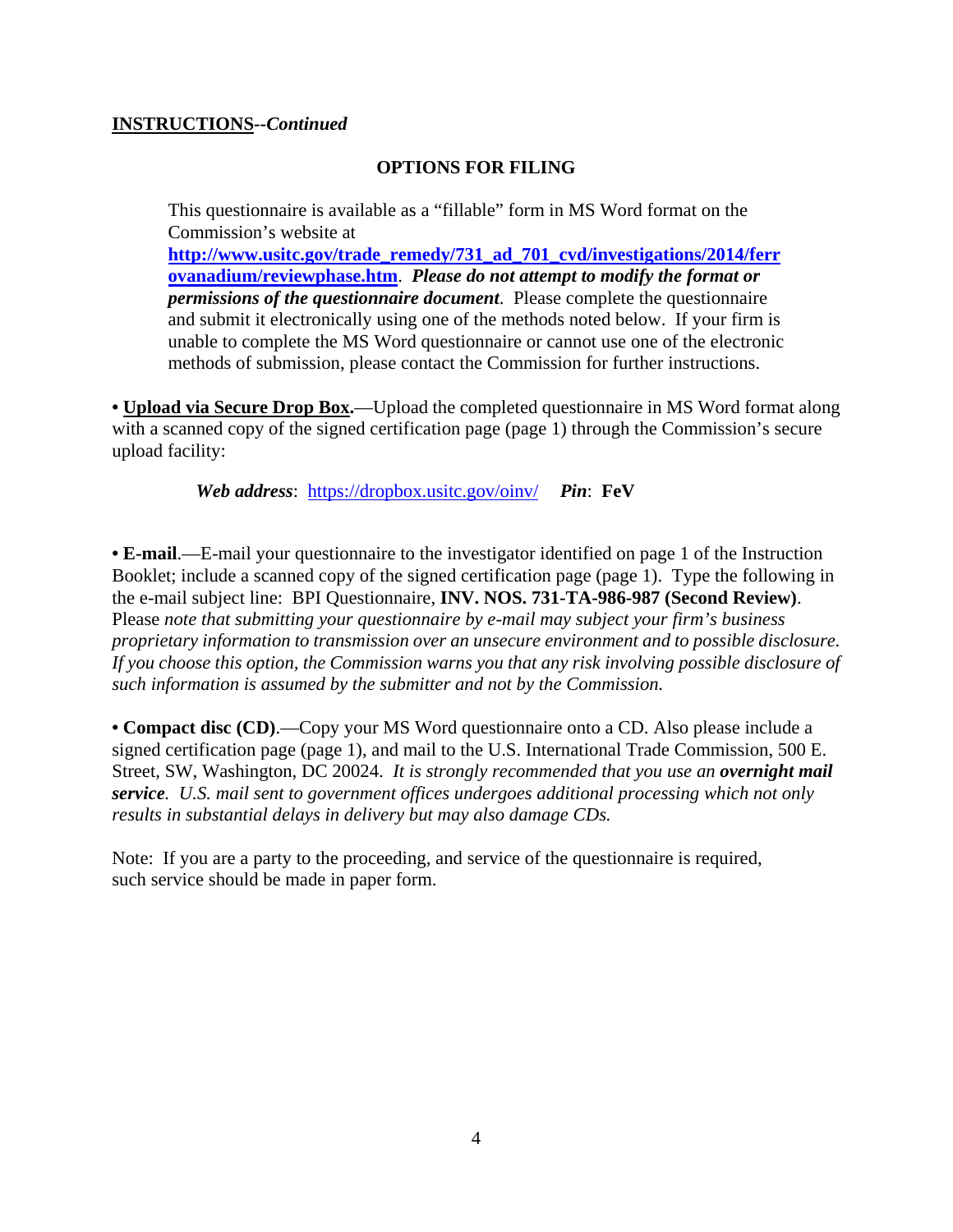#### **DEFINITIONS**

 $\overline{a}$ 

*Ferrovanadium*.-- all ferrovanadium regardless of grade, chemistry, form, shape, or size. Ferrovanadium is an alloy of iron and vanadium that is used chiefly as an additive in the manufacture of steel. The merchandise is commercially and scientifically identified as vanadium. It specifically excludes vanadium additives other than ferrovanadium, such as nitride vanadium, vanadium- aluminum master alloys, vanadium chemicals, vanadium oxides, vanadium waste and scrap, and vanadium-bearing raw materials such as slag, boiler residues and fly ash.

Ferrovanadium is classified under the following Harmonized Tariff Schedule of the United States (''HTSUS'') statistical reporting number 7202.92.00. HTSUS statistical reporting numbers 2850.00.2000, 8112.40.3000,<sup>1</sup> and 8112.40.6000<sup>1</sup> are specifically excluded. Although the HTSUS item number is provided for convenience and Customs purposes, the written description of the scope of these orders remains dispositive.

*Firm*.--An individual proprietorship, partnership, joint venture, association, corporation (including any subsidiary corporation), business trust, cooperative, trustee in bankruptcy, or receiver under decree of any court.

*Related firm*.--A firm that your firm solely or jointly owned, managed, or otherwise controlled; a firm that solely or jointly owned, managed, or otherwise controlled your firm; and/or a firm that was solely or jointly owned, managed, or otherwise controlled by a firm that also solely or jointly owned, managed, or otherwise controlled your firm.

*Establishment*.--Each facility of a firm in the United States involved in the production, importation, and/or purchase of ferrovanadium (as defined above), including auxiliary facilities operated in conjunction with (whether or not physically separate from) such facilities.

*United States*.--For purposes of this review, the 50 States, Puerto Rico, the U.S. Virgin Islands, and the District of Columbia.

*Importer*.--Any person or firm engaged, either directly or through a parent company or subsidiary, in importing ferrovanadium (as defined above) into the United States from a foreign manufacturer or through its selling agent.

*Imports*.--Those products identified for Customs purposes as imports for consumption for which your firm was the importer of record (i.e., was responsible for paying any import duty) or consignee (i.e., to which the merchandise was first delivered).

*Import quantities*.--Quantities reported should be net of returns.

<sup>&</sup>lt;sup>1</sup> HTSUS statistical reporting numbers 8112.40.3000 and 8112.40.6000 were deleted from the HTSUS effective February 3, 2007. The new, corresponding HTSUS statistical reporting numbers are: 8112.92.0600; 8112.92.7000; and 8112.99.2000.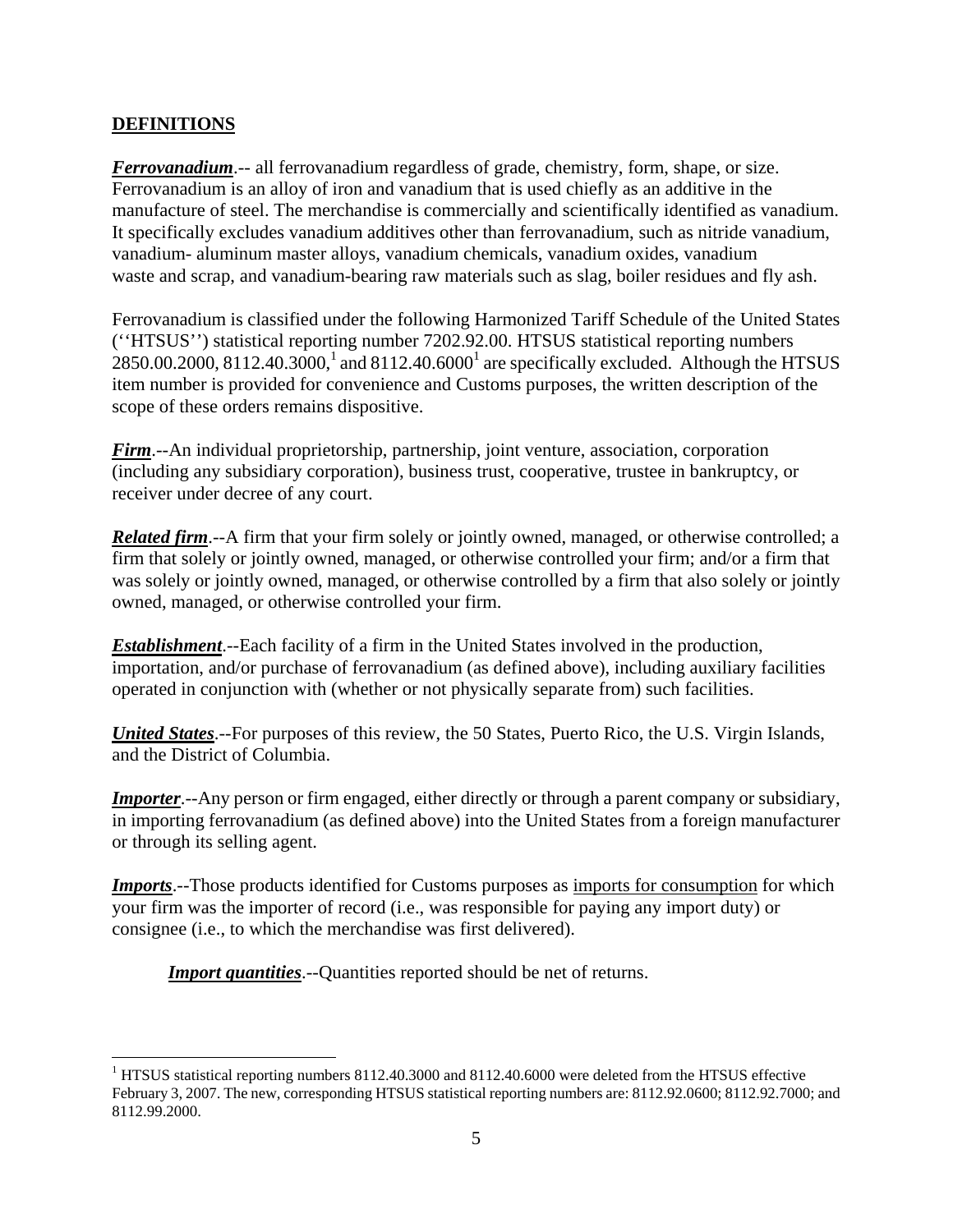#### **DEFINITIONS--***Continued*

*Import values*.--Values reported should be landed, duty-paid values (but not including antidumping and/or countervailing duties) at the U.S. port of entry, including ocean freight and insurance costs, brokerage charges, and normal import duties (i.e., including all charges except inland freight in the United States and antidumping and/or countervailing duties).

*Purchaser*.--Any person or firm engaged, either directly or through a parent company or subsidiary, in purchasing ferrovanadium (as defined above) from another firm that produces, imports, or otherwise distributes ferrovanadium. A retail firm that is the importer of record may be considered a purchaser.

*Purchases*.--Purchases from all sources, NOT including direct imports from foreign sources located outside of the United States (which should be reported in an importer questionnaire).

*Purchase quantities*.--Quantities reported should be net of returns.

*Purchase values*.--Values reported should be net values (i.e., gross purchase values less all discounts, allowances, rebates, and the value of returned goods), delivered to your U.S. receiving point.

*Shipments*.--Shipments of products produced in or imported by your U.S. establishment(s). Include shipments to the contracting firm of product produced by your firm under a toll agreement.

*Shipment quantities*.--Quantities reported should be net of returns.

*Shipment values*.--Values reported should be net values (*i.e.*, gross sales values less all discounts, allowances, rebates, prepaid freight, and the value of returned goods), f.o.b. your U.S. point of shipment. The value of domestic shipments to the contracting firm under a toll agreement is the conversion fee (including profit).

#### *Types of shipments*:

*U.S. shipments*.--Commercial shipments, internal consumption, and transfers to related firms within the United States.

*Commercial shipments*.--Shipments, other than internal consumption and transfers to related firms, within the United States.

*Internal consumption*.--Product consumed internally by your firm.

*Transfers to related firms*.--Shipments made to related domestic firms.

*Export shipments*.--Shipments to destinations outside the United States, including shipments to related firms.